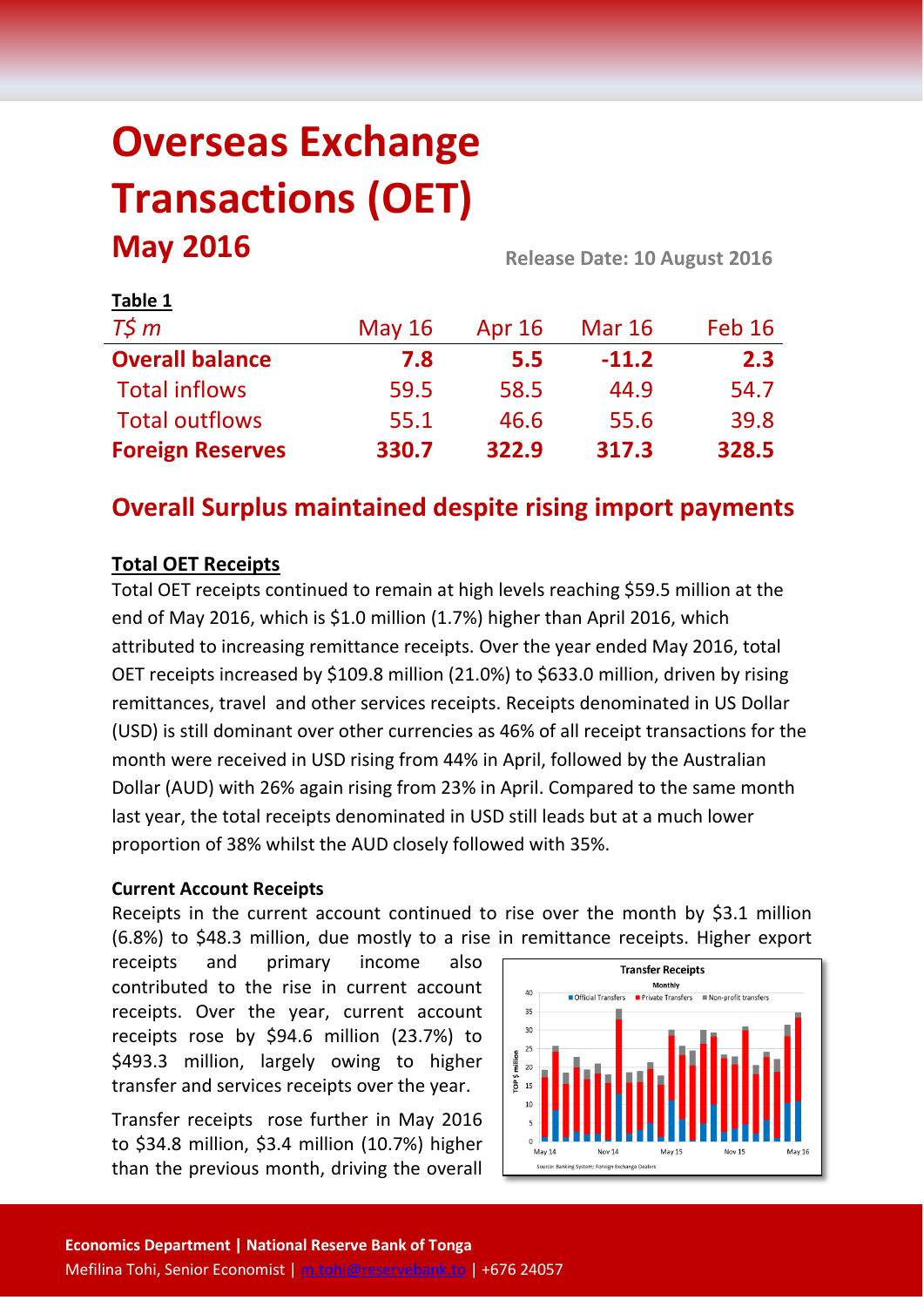rise in OET receipts. This was a result of growth in private transfers over the month by \$4.6 million (25.4%) to \$22.5 million and a \$0.5 million (4.7%) rise in official transfers to \$10.9 million. Similar to the previous month, high inflow of official transfers were mostly government grants and budgetary support. The higher private transfers were mostly receipts of family support. May is normally a high season month for remittance receipts in relation to the usual celebration of Mother's Day, Father's Day and White Sunday<sup>1</sup>. Private transfers represented 38% of total OET receipts for the month and is the largest source of inflow for Tonga. In year ended terms, transfer receipts rose by \$51.2 million (19.0%) to \$320.5 million reflecting higher receipts of both official and private transfers. Improvement in the economic conditions of our major trading partner countries, and the strengthening of other currencies against the Tongan Pa'anga contributed to the upward trend in transfer receipts.

Service receipts slightly fell over the month by \$0.7 million (6.6%) to \$10.4 million, due to a decrease in travel service receipts particularly personal travel, and other services notably in the receipt of funds to cover the operation expenses of foreign embassies here in Tonga. This is in line with the 14.2% fall in international air arrivals

reported for the month. Over the year, services receipts increased by \$ 39.3 million (40.2%) to \$137.2 million due to higher receipts from travel, transport, telecommunication and construction services. This reflected the positive impact of on-going donor funded capital projects in the kingdom. It also indicated growth in the tourism, trade and construction sectors during the year.

Export proceeds slightly improved in May, rising by \$0.2 million (27.1%) to \$1.0 million. Both agricultural and marine export proceeds rose over the month by \$0.1 million and \$0.2 million respectively, whereas proceeds from other exported goods declined by \$0.1 million. This is consistent with the rise in export volumes reported in the previous month. Over the year, export receipts have





changed little as it remains at \$15 million over the year. However improvement is noted in the proceeds from agricultural and marine products due to more favourable weather conditions observed during the current year.

**.** 

<sup>1</sup> Further information on remittances can now be found on our Remittances Data flash, available on the NRBT website.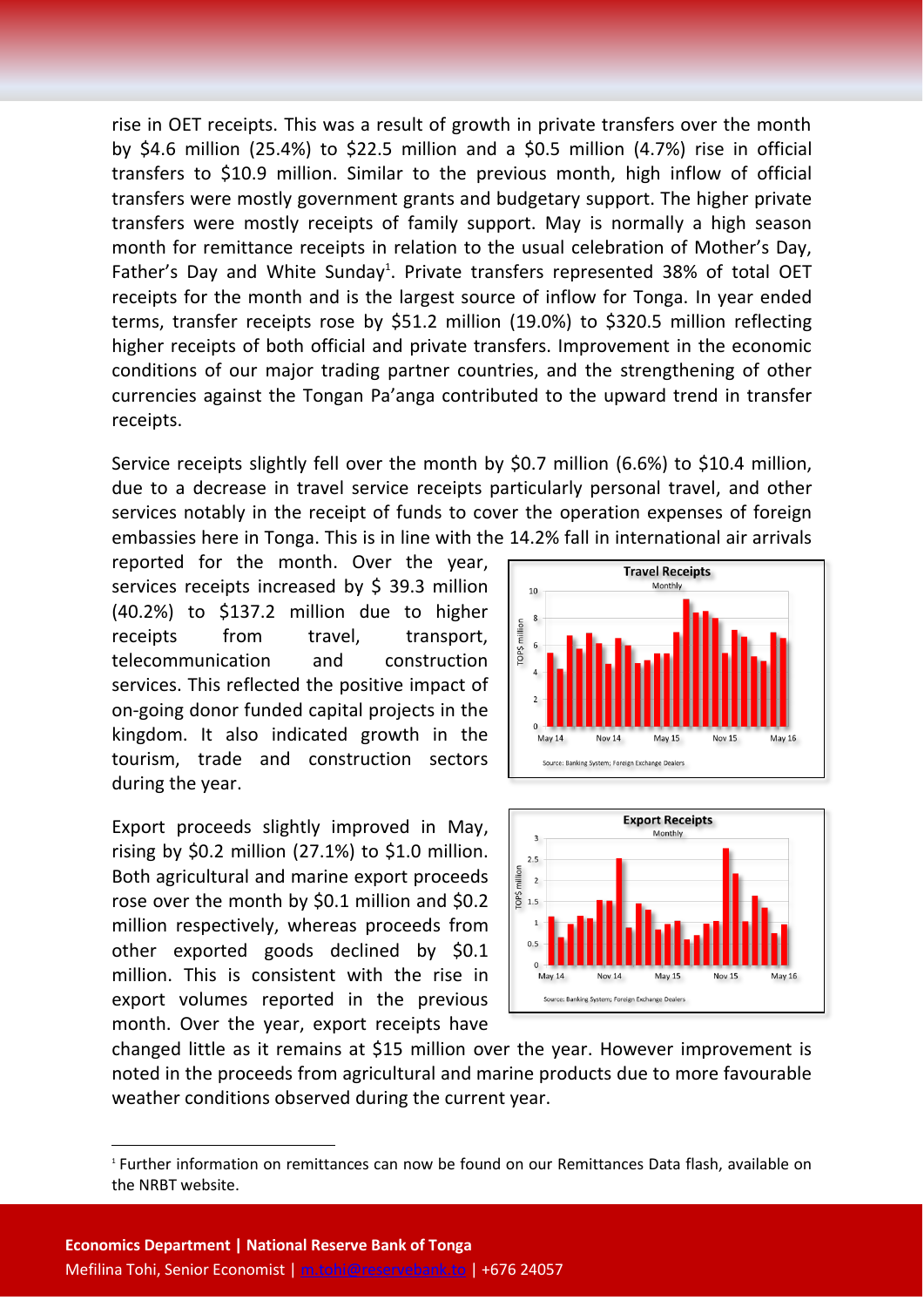#### **Financial Account & Capital Account Receipts**

Financial account receipts fell over the month by \$0.7 million (7.0%) to \$8.8 million as a result of lower interbank transfers. Capital account receipts also fell over the month by \$1.4 million to \$2.4 million due to lower receipts of official capital grants, offsetting a \$0.5 million rise in receipts by private and non-profit organizations for capital expenditures and investment projects. In year ended terms however, financial account receipts rose by \$23.9 million (24.7%), whilst capital account receipts declined by \$8.7 million (31.3%).

# **Total OET Payments**

Total OET payments markedly increased over the month of May 2016 by \$8.5 million (18.3%) to \$55.1 million following a decrease in the previous month of \$9.0 million (16.3%). This monthly increase was due largely to a rise in current account payments during the month which were mainly higher import payments. Over the year, total OET payments rose by \$59.2 million (11.7%) to \$564.0 million driven by higher import, services and transfer payments.

#### **Current Account Payments**

Current account payments rose by \$8.7 million (19.6%) in May to \$53.2 million driven by higher import payments. Transfer payments also rose but were offset by the declining service and primary income payments. In year ended terms, current account payments continued to rise by \$54.5 million (11.8%) to \$517.2 million.

Import payments rose sharply in May by \$8.9 million (35.3%) to \$34.1 million. Payments for import of oil drove the higher import payments supported by a rise in the payments for the import of motor vehicles, construction materials, and wholesale and retail goods. This coincides with the container registrations increasing

over the month by 8.5% and vehicle registrations rising by 44.0%. The high imports payments reflected high demand during the May celebrations and preparation for the upcoming events in June. In year ended terms, import payments rose further by \$25.9 million (8.8%) to \$320.4 million, underpinned by higher payments for the imports of construction, motor vehicles, and wholesale and retail goods.



Transfer payments also rose over the month by \$2.4 million (49.1%) to \$7.4 million and over the year by \$15.4 million (33.5%) to \$61.3 million. Majority of these transfer payments were for family support.

Services payments declined by \$1.7 million (13.3%) over the month to \$11.0 million due to lower payments made for personal travel and professional services. Primary income payments also fell by \$0.9 million (55.6%) to \$0.7 million over the month,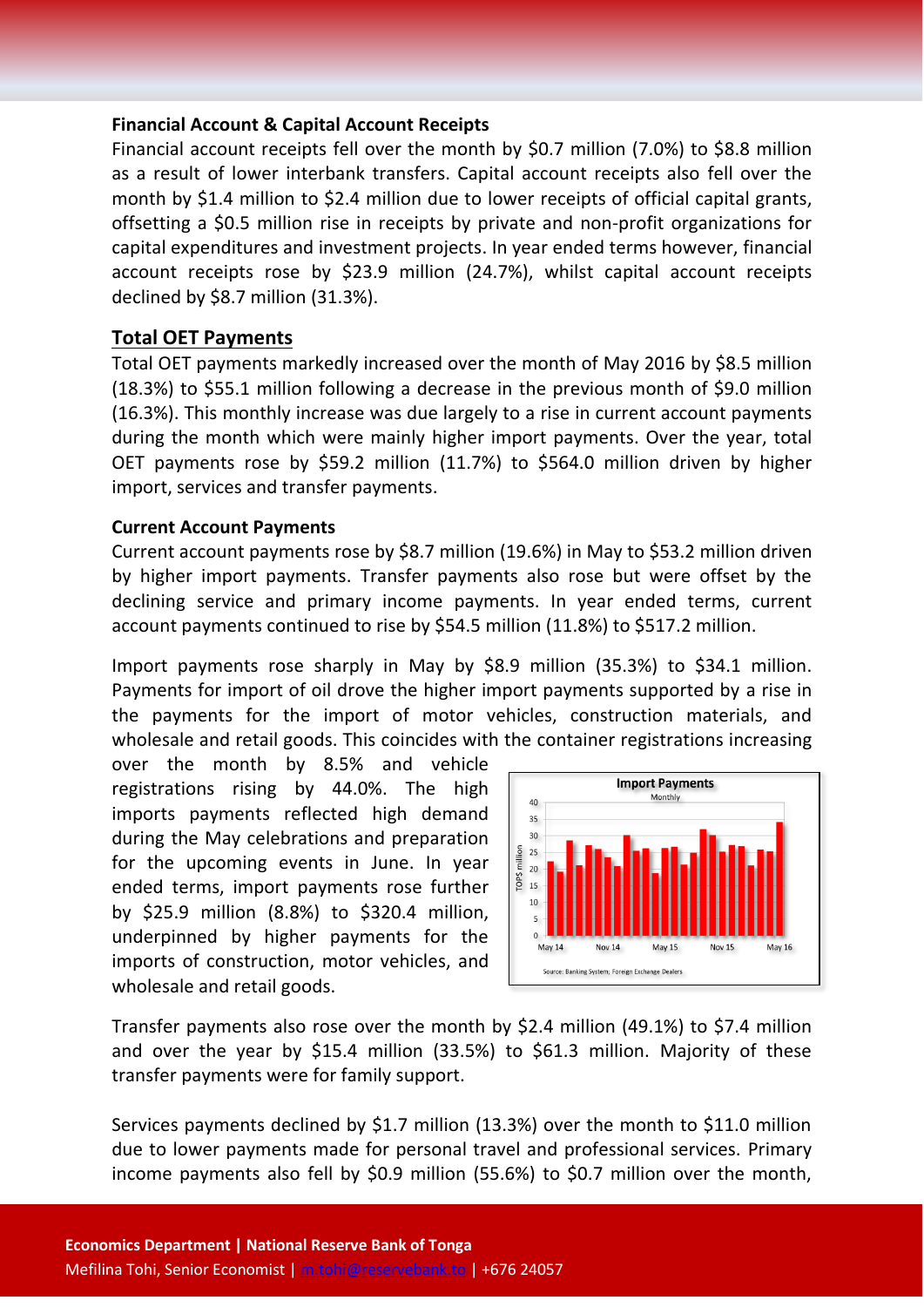due to lower payments of dividends and distributed profits to foreign investors. Over the year, service payments rose by \$17.6 million (17.4%) to \$119.0 million, whereas primary income payments declined by \$4.5 million (21.4%) to \$16.5 million.

#### **Capital & Financial Account Payments**

Financial account payments slightly declined over the month by \$0.3 million (17.3%) to \$1.7 million, but rose over the year by \$6.1 million (15.9%) to \$44.4 million due mostly to inter-bank transfers. Capital payments of \$0.2 million were made this month for the purchase of fixed assets abroad. Over the year, capital account payments fell to \$2.3 million, which is \$1.4 million (37.6%), which is lower than the value last year.

## **Overall Balance & Foreign reserves**

The balance of OET, which is equivalent to the net change to foreign reserves over the month of May 2016, was a surplus of \$7.8 million, which is \$2.3 million higher

than the surplus last month. Despite the higher deficit balance of the trade account, improved data collection enabled the capture of the exchange of foreign currencies supporting higher remittance activities and contributing to the overall surplus. In year-ended terms, the overall balance was a surplus of \$48.9 million compared to a surplus of \$15.0 million in the previous year.

Foreign reserves rose to \$330.7 million in May 2016, sufficient to cover 9.3 months of imports, well above the NRBT's minimum range of 3-4 months. The outlook for foreign reserves is projected to remain comfortably above the minimum range, given the expectation of on-going remittance receipts for the upcoming church conferences, school anniversary, government aid in the form of budget





support and other assistance from donor partners. However, delays to the inflow of these funds may pose a risk to the outlook.